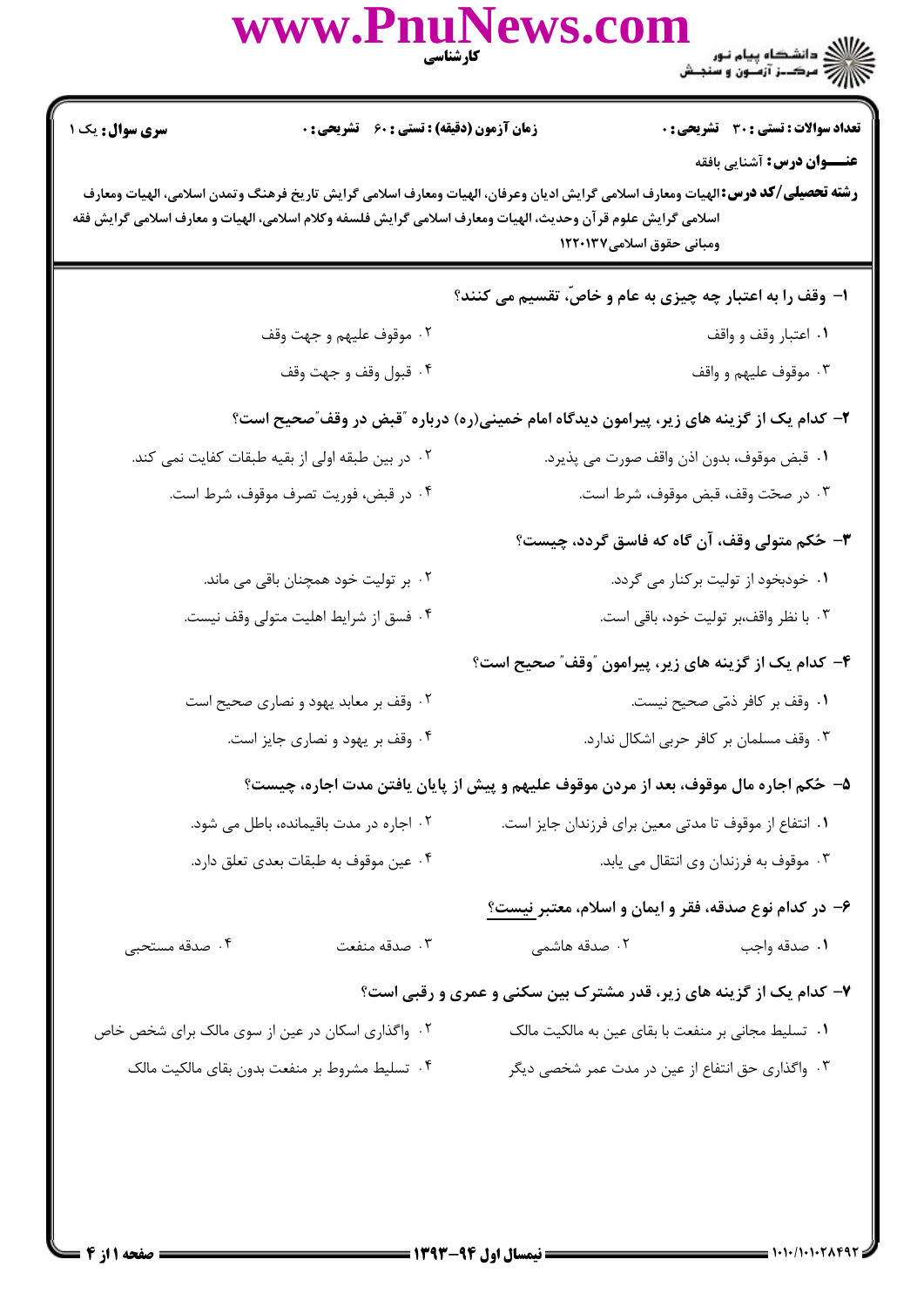|                                                                                                                                                                                                                                                                                                                          | www.PnuNews.com<br>كارشناسي                                                                                    |                                   |                                                                     |  |  |
|--------------------------------------------------------------------------------------------------------------------------------------------------------------------------------------------------------------------------------------------------------------------------------------------------------------------------|----------------------------------------------------------------------------------------------------------------|-----------------------------------|---------------------------------------------------------------------|--|--|
| سری سوال: ۱ یک                                                                                                                                                                                                                                                                                                           | <b>زمان آزمون (دقیقه) : تستی : 60 ٪ تشریحی : 0</b>                                                             |                                   | <b>تعداد سوالات : تستی : 30 ٪ تشریحی : 0</b>                        |  |  |
| <b>عنـــوان درس:</b> آشنایی بافقه<br><b>رشته تحصیلی/کد درس:</b> الهیات ومعارف اسلامی گرایش ادیان وعرفان، الهیات ومعارف اسلامی گرایش تاریخ فرهنگ وتمدن اسلامی، الهیات ومعارف<br>اسلامی گرایش علوم قرآن وحدیث، الهیات ومعارف اسلامی گرایش فلسفه وکلام اسلامی، الهیات و معارف اسلامی گرایش فقه<br>ومبانی حقوق اسلامی۱۲۲۰۱۳۷ |                                                                                                                |                                   |                                                                     |  |  |
|                                                                                                                                                                                                                                                                                                                          |                                                                                                                |                                   | ۸– دیدگاه مشهور فقهای امامیه پیرامون مسئله "قبض در هبه" چیست؟       |  |  |
|                                                                                                                                                                                                                                                                                                                          | ۰۱ در اثر عقد هبه،به تنهایی،ملکیت برای متهب ایجاد می شود.                                                      |                                   |                                                                     |  |  |
| ۰۲ قبل از قبض هبه،متهب نسبت به مرهوب،حق پیدا می کند.                                                                                                                                                                                                                                                                     |                                                                                                                |                                   |                                                                     |  |  |
| ۰۳ قبض عین موهوبه توسط متّهب،نیازی به اذن واهب ندارد.                                                                                                                                                                                                                                                                    |                                                                                                                |                                   |                                                                     |  |  |
|                                                                                                                                                                                                                                                                                                                          |                                                                                                                |                                   | ۰۴ قبض، شرط صحت هبه محسوب می شود.                                   |  |  |
|                                                                                                                                                                                                                                                                                                                          | ۹- کدام یک از گزینه های زیر پیرامون "متعلّق تحبیس" صحیح است؟                                                   |                                   |                                                                     |  |  |
|                                                                                                                                                                                                                                                                                                                          |                                                                                                                |                                   | ٠١ هر مالي كه قابليت وقف كردن را داشته باشد                         |  |  |
|                                                                                                                                                                                                                                                                                                                          |                                                                                                                |                                   | ۰۲ هرمالی اعم از حلال یا حرام که قابل تملیک باشد.                   |  |  |
|                                                                                                                                                                                                                                                                                                                          |                                                                                                                |                                   | ۰۳ اموالی که بعد از تحبیس، عین مال قابل انتفاع باشد.                |  |  |
|                                                                                                                                                                                                                                                                                                                          |                                                                                                                |                                   | ۰۴ اموالی که بعد از تحبیس، از ملک حبس کننده خارج شود.               |  |  |
|                                                                                                                                                                                                                                                                                                                          |                                                                                                                |                                   | ۱۰– در کدام یک از اقسام سوگند، بر مسئول واجب نیست اجابت کند؟        |  |  |
| ۰۴ تاکید                                                                                                                                                                                                                                                                                                                 | ۰۳ مناشده                                                                                                      | ۰۲ التزام                         | ٠١ تحقيقى                                                           |  |  |
|                                                                                                                                                                                                                                                                                                                          | 11– در کدام یک از گزینه های زیر، امام صادق(ع)، مردم را از اینکه خدا را در معرض سوگند قرار دهند، نهی نموده است؟ |                                   |                                                                     |  |  |
|                                                                                                                                                                                                                                                                                                                          | ٠٢ الذين كفروا و صدّوا عن سبيل الله                                                                            | ٠١. أن تتقوا و تصلحوا بين الناس   |                                                                     |  |  |
| ۰۴ و آخرون مُرجون لأمر الله                                                                                                                                                                                                                                                                                              |                                                                                                                |                                   | ٠٣ لاتجعلوا الله عرضهٔ لأيمانكم                                     |  |  |
|                                                                                                                                                                                                                                                                                                                          |                                                                                                                |                                   | ۱۲- در کفاره حنث سوگند، اولویت با کدام یک از گزینه های زیر است؟     |  |  |
| ۰۴ آزادی برده                                                                                                                                                                                                                                                                                                            | ۰۳ سه روز روزه                                                                                                 | ۰۲ پوشاندن ده مسکین               | ۰۱ اطعام ده مسکین                                                   |  |  |
|                                                                                                                                                                                                                                                                                                                          |                                                                                                                |                                   | ۱۳– از عبارت آلله عليّ صوم هذا الشّهر ؒ چه نوع نذري استنباط مي شود؟ |  |  |
| ۰۴ زجر                                                                                                                                                                                                                                                                                                                   | ۰۳ برّ                                                                                                         | ۰۲ تبرّع                          | ۰۱ مجازاتی                                                          |  |  |
|                                                                                                                                                                                                                                                                                                                          |                                                                                                                |                                   | ۱۴- اگر کسی نذر کند که شخصی را بکُشد، حُکم نذر او چگونه است؟        |  |  |
|                                                                                                                                                                                                                                                                                                                          | ۰۲ در صورت عجز ناذر،نذر ساقط می گردد.                                                                          | ۰۱ ترک نذر توسط ناذر، کفاره دارد. |                                                                     |  |  |
| ۰۴ نذر ناذر، منعقد نمی شود.                                                                                                                                                                                                                                                                                              |                                                                                                                |                                   | ۰۳ در صورت مباح بودن کشتن،جایز است.                                 |  |  |
|                                                                                                                                                                                                                                                                                                                          |                                                                                                                |                                   |                                                                     |  |  |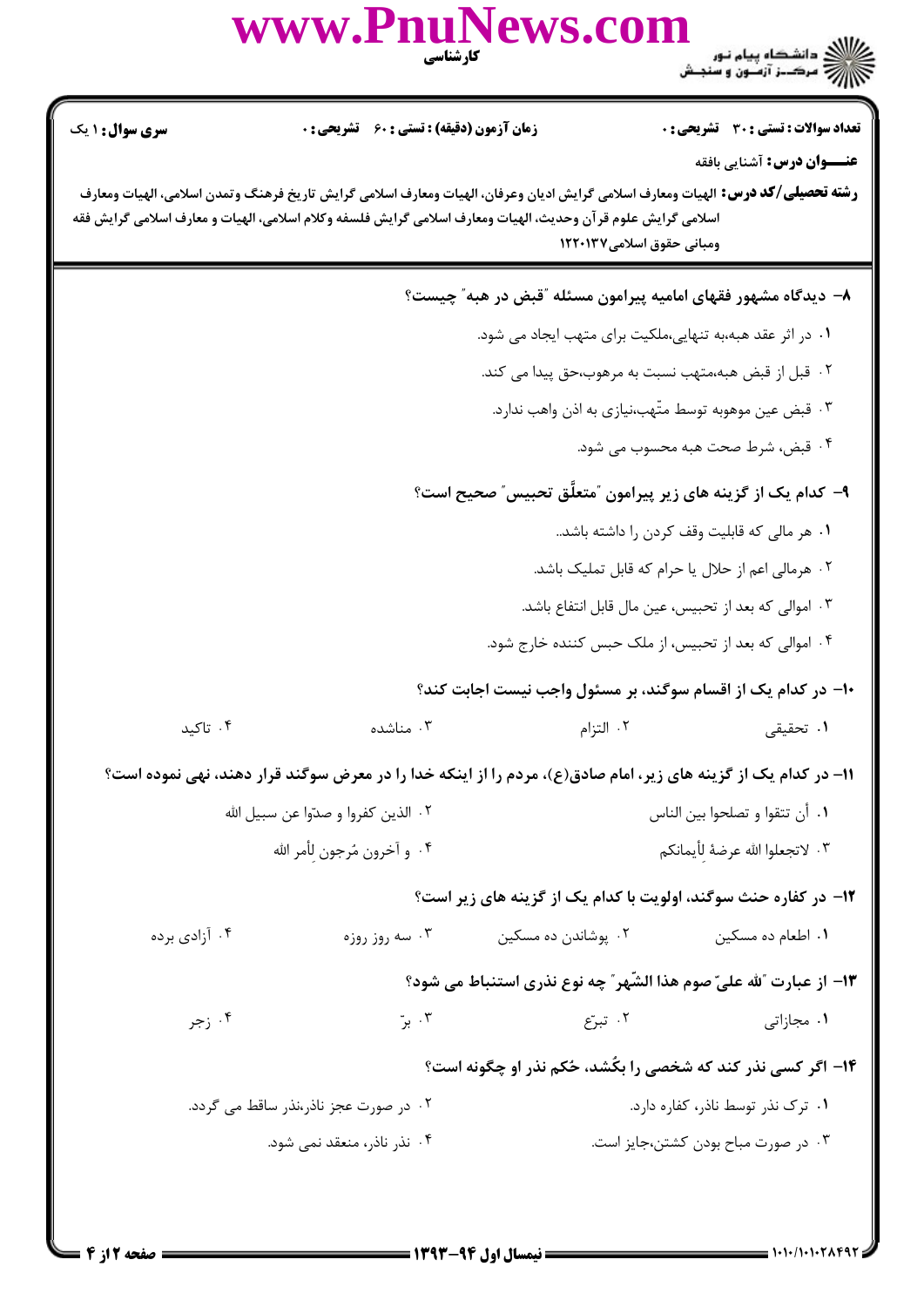|                        | www.PnuNews.com                                                                                                                                                                                                                                        | <b>کارشناسی</b><br>ا                                                          | ) دانشگاه پیام نور<br>) از دانشگاه پیام نور<br>) ( ) مرکــز آزمــون و سنجـش |
|------------------------|--------------------------------------------------------------------------------------------------------------------------------------------------------------------------------------------------------------------------------------------------------|-------------------------------------------------------------------------------|-----------------------------------------------------------------------------|
| <b>سری سوال : ۱ یک</b> | زمان آزمون (دقیقه) : تستی : 60 ٪ تشریحی : 0                                                                                                                                                                                                            |                                                                               | <b>تعداد سوالات : تستی : 30 ٪ تشریحی : 0</b>                                |
|                        | <b>رشته تحصیلی/گد درس:</b> الهیات ومعارف اسلامی گرایش ادیان وعرفان، الهیات ومعارف اسلامی گرایش تاریخ فرهنگ وتمدن اسلامی، الهیات ومعارف<br>اسلامی گرایش علوم قرآن وحدیث، الهیات ومعارف اسلامی گرایش فلسفه وکلام اسلامی، الهیات و معارف اسلامی گرایش فقه | ومبانی حقوق اسلامی۱۲۲۰۱۳۷                                                     | <b>عنـــوان درس:</b> آشنایی بافقه                                           |
|                        |                                                                                                                                                                                                                                                        | 15- عبارت "عَلى عهد الله إن فعلت كذا فعلى كذا" بر چه چيزي دلالت مي كند؟       |                                                                             |
| ۰۴ ترک عهد             | ۰۳ سوگند در عهد                                                                                                                                                                                                                                        | ۰۲ عهد مشروط                                                                  | ۰۱ عهد مطلق                                                                 |
|                        |                                                                                                                                                                                                                                                        | ۱۶- برای کُشتن ظالمانه و عمدی مؤمن، چه نوع کفاره ای واجب می شود؟              |                                                                             |
| ۰۴ كفاره معيّن         | ۰۳ کفاره مرتب                                                                                                                                                                                                                                          | ۰۲ کفاره مخیّر                                                                | ۰۱ کفاره جمع                                                                |
|                        |                                                                                                                                                                                                                                                        |                                                                               | 17- کفارات مالی در حُکم چه چیزی می باشند؟                                   |
| ۰۴ نذز                 | ۰۳ ديون                                                                                                                                                                                                                                                | ۰۲ عهد                                                                        | ١. هبه                                                                      |
|                        |                                                                                                                                                                                                                                                        | 18– مقصود از "نصل" در حديث پيامبر(ص) "لا سبق الا في حافر او نصل او خف" چيست؟  |                                                                             |
| ۰۴ اسب دوانی           | ۰۳ کشتی گیری                                                                                                                                                                                                                                           | ۰۲ تیر اندازی                                                                 | ۰۱ شتر دوانی                                                                |
|                        | ۱۹– بر اساس اعتقاد برخی از فقها، مسابقه، به خاطر عدم اطمینان به حصول کاری که بذل عوض بر آن مترتّب است، در زمره                                                                                                                                         |                                                                               | کدام یک از گزینه های زیر واقع می شود؟                                       |
| ۰۴ مساقات              | ۰۳ مضاربه                                                                                                                                                                                                                                              | ۰۲ شرکت                                                                       | ١. جُعاله                                                                   |
|                        |                                                                                                                                                                                                                                                        | <b>۲۰</b> - اسبی که به گردن، از دیگری جلوتر باشد چه نام دارد؟                 |                                                                             |
| ۰۴ بارع                | اسابق $\cdot$                                                                                                                                                                                                                                          | ۰۲ تالی                                                                       | ۰۱ مصلی                                                                     |
|                        |                                                                                                                                                                                                                                                        | <b>ا۲− تعداد تیرهایی که در رمایه، طرفین، بر آن اتفاق می کنند چه نام دارد؟</b> |                                                                             |
| ۰۴ اصابت               | ۰۳ صلو                                                                                                                                                                                                                                                 | ۰۲ رشق                                                                        | ۰۱ حظی                                                                      |
|                        |                                                                                                                                                                                                                                                        |                                                                               | ۲۲- معنای "ناضل" در کدام گزینه آمده است؟                                    |
|                        | ۰۲ تیری که در رمایه،نشانه را سوراخ کند.                                                                                                                                                                                                                |                                                                               | ٠١. اندازه گيري ميزان مسافت هدف در رمايه.                                   |
|                        | ۰۴ کسی که در رمایه بر دیگری غلبه پابد.                                                                                                                                                                                                                 |                                                                               | ۰۳ محل قرار گرفتن نشانه در هدف مشخص.                                        |
|                        | ۲۳- بر اساس ماده ۱۲۰۹ قانون مدنی، در چه صورتی اموال صغیری را که بالغ شده است، می توان به او داد؟                                                                                                                                                       |                                                                               |                                                                             |
|                        | ۰۲ رشد او ثابت شده باشد.                                                                                                                                                                                                                               |                                                                               | ۰۱ به حدّ حجر رسیده باشد.                                                   |
|                        | ۰۴ قیّمی برای او نباشد.                                                                                                                                                                                                                                |                                                                               | ۰۳ صغیر غیرممیّز باشد.                                                      |